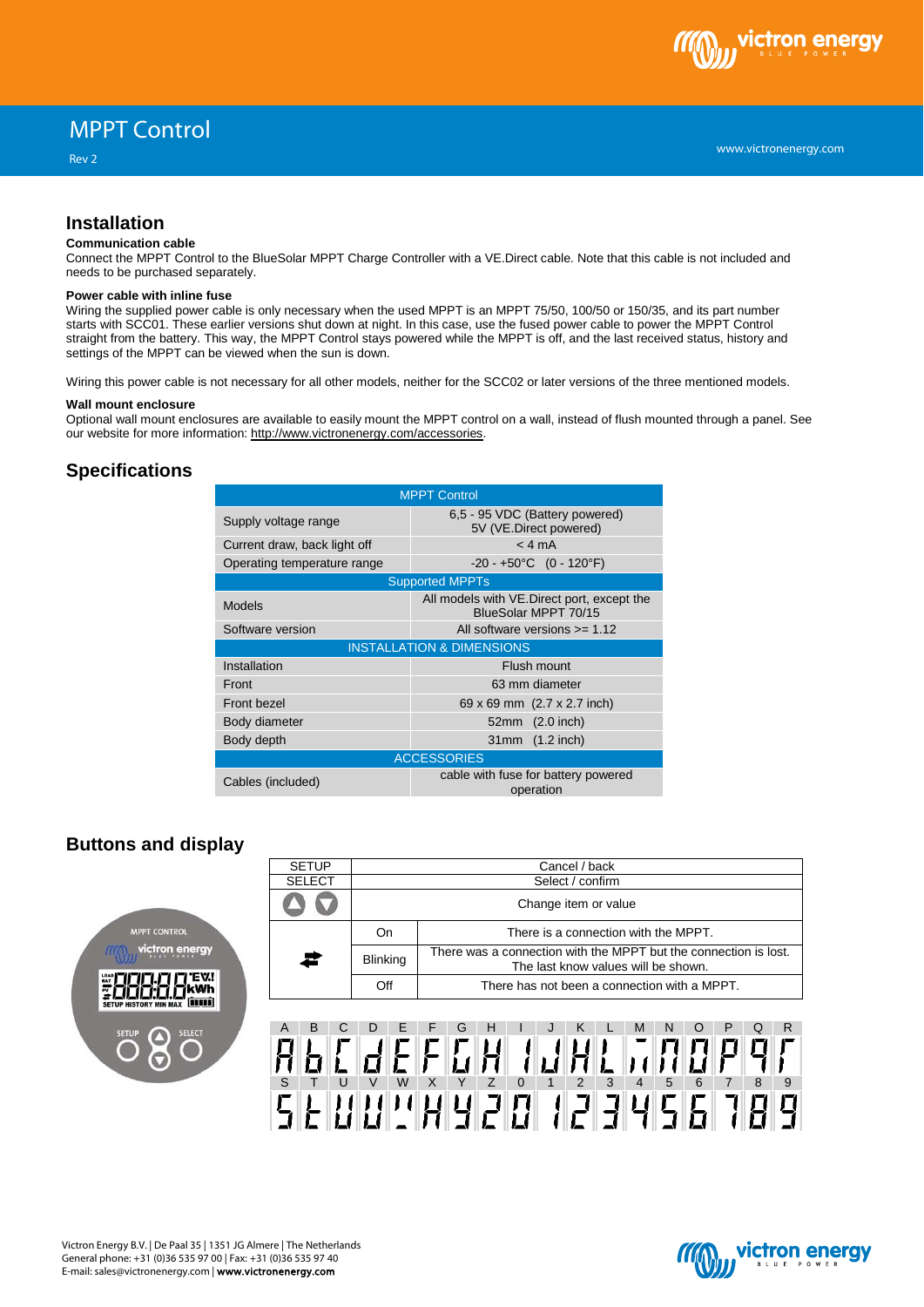# **Navigation**

## **Status**

The MPPT Control starts in the status menu. This shows the current status of the MPPT.

By pressing the up and down button, one can switch between the following values:

| 가가내내고                                  | <b>PANEL POWER</b>       |                                                                         |
|----------------------------------------|--------------------------|-------------------------------------------------------------------------|
| v<br><b>RRAGE</b>                      | PANEL VOLTAGE            |                                                                         |
| <b>ACCO CANNA</b>                      | <b>YIELD TODAY</b>       |                                                                         |
| <b>RB885</b>                           | <b>CHARGER ERROR</b>     | This is only visible when there is an actual error                      |
| <b>REBUA</b>                           | <b>CHARGER STATE</b>     | Possible value:<br>OFF, FAULT, BULK, ABSORPTION, FLOAT                  |
| <b>SHARE</b><br><b>BATTERY CURRENT</b> |                          |                                                                         |
| v<br><b>SECONDARY</b>                  | <b>BATTERY VOLTAGE</b>   |                                                                         |
|                                        | <b>LOAD OUTPUT STATE</b> | Possible values:<br>ON, OFF<br>Only visible on MPPTs with a load output |
|                                        | <b>LOAD CURRENT</b>      | Only visible on MPPTs with a load output                                |

## **History**

By pressing SELECT in the status menu, the history menu is entered. Here, the history stored in the MPPT can be viewed. This contains both overall history as well as a day to day history. For MPPTs with software version up to 1.15, only a few history topics are available and the day to day history contains 2 days: the current day and the previous day. For MPPTs with software version 1.16 and onwards, this is a 30 day history.

When viewing values, one can select a different day by pressing the up and down button. The MPPT Control will first show the value for a short time, then the currently selected day, and then the value again. When viewing an overall history value, pressing the up or down button will cause the MPPT Control to show "TOTAL".

Pressing SETUP causes the MPPT Control to go back to the status menu topics when viewing topics or go back to the topics menu when viewing values.



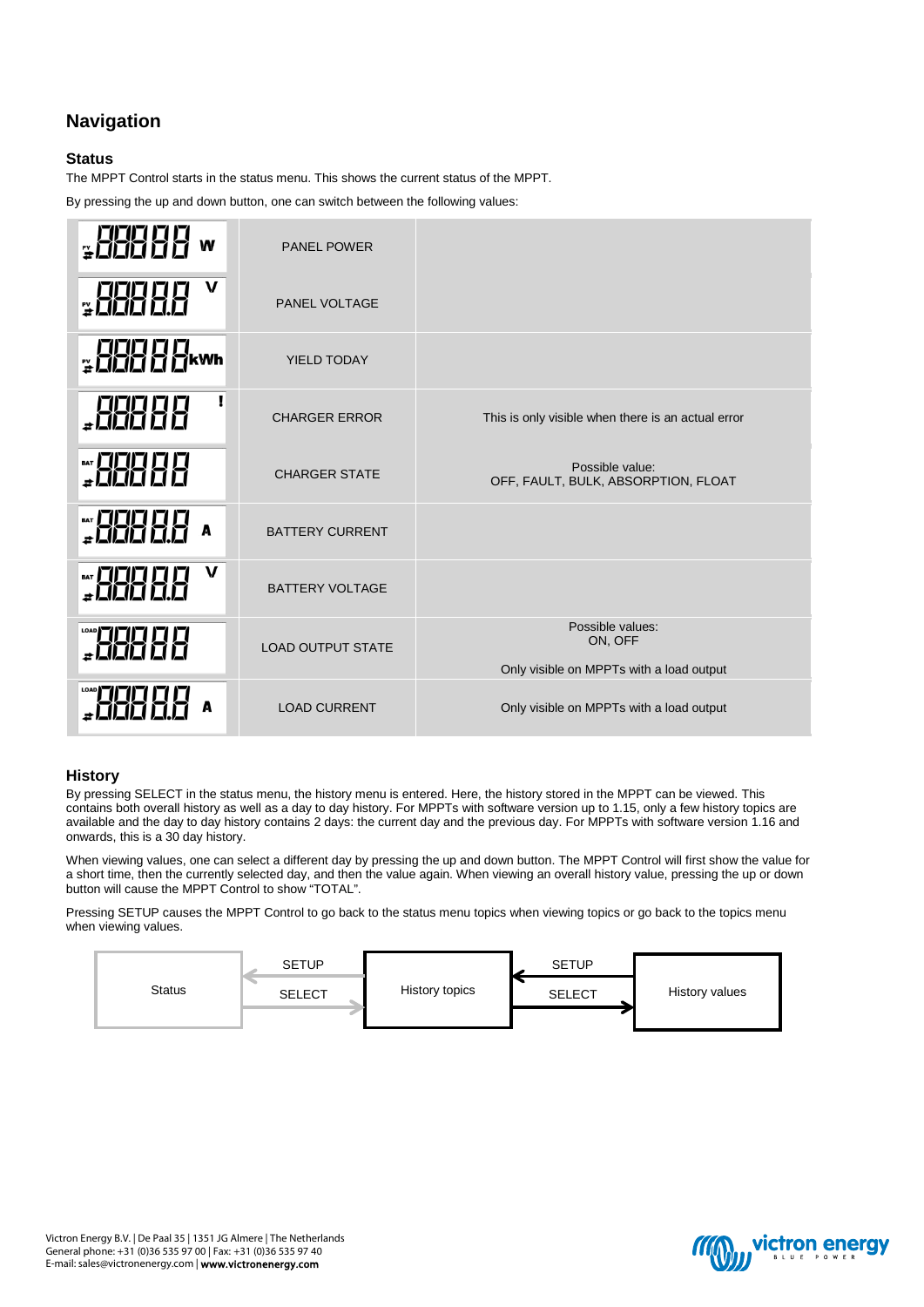The topics are listed in the table below. Only topics marked with a \* are visible in case of 2 day history.

| <b>Overall topics</b>               |                            |                                                                                                                                                                                                                        |  |  |
|-------------------------------------|----------------------------|------------------------------------------------------------------------------------------------------------------------------------------------------------------------------------------------------------------------|--|--|
|                                     | <b>TOTAL YIELD*</b>        | The cumulative yield since the last history reset                                                                                                                                                                      |  |  |
| v                                   | <b>MAX PANEL VOLTAGE</b>   | The maximum panel voltage since the last history reset                                                                                                                                                                 |  |  |
| v<br><b>THEFT</b><br>MAX            | <b>MAX BATTERY VOLTAGE</b> | The maximum battery voltage since the last history reset                                                                                                                                                               |  |  |
|                                     | <b>MIN BATTERY VOLTAGE</b> | The minimum battery voltage since the last history reset.<br>(Only available for MPPT software version >= 1.17)                                                                                                        |  |  |
| <b>HISTOR</b>                       | <b>LAST ERRORS</b>         | The last 4 errors since the last history reset.<br>The number of blocks in the lower right of the screens determines<br>which error is currently shown with 1 block being the latest and 4<br>blocks being the oldest. |  |  |
|                                     |                            | Daily topics                                                                                                                                                                                                           |  |  |
|                                     | YIELD*                     | The daily yield                                                                                                                                                                                                        |  |  |
| MAX                                 | MAX POWER*                 | The maximum power per day                                                                                                                                                                                              |  |  |
| v<br><b>HISTORY</b><br>MAX          | <b>MAX PANEL VOLTAGE</b>   | The maximum panel voltage per day                                                                                                                                                                                      |  |  |
|                                     | <b>MAX BATTERY CURRENT</b> | The maximum battery current per day                                                                                                                                                                                    |  |  |
| MAX BATTERY VOLTAGE<br><b>HIIII</b> |                            | The maximum battery voltage per day                                                                                                                                                                                    |  |  |
| <b>HISTORY MIN</b>                  | <b>MIN BATTERY VOLTAGE</b> | The minimum battery voltage per day                                                                                                                                                                                    |  |  |
| <b>*** CICICI.CI</b>                | <b>BULK TIME</b>           | The time spend in bulk per day                                                                                                                                                                                         |  |  |
|                                     | <b>ABSORPTION TIME</b>     | The time spend in absorption per day                                                                                                                                                                                   |  |  |
| <b>FLOAT TIME</b><br>n<br>प्पा)     |                            | The time spend in float per day                                                                                                                                                                                        |  |  |
|                                     | <b>LAST ERROR</b>          | The last 4 errors per day<br>The number of blocks in the lower right of the screens determines<br>which error is currently shown.                                                                                      |  |  |

#### **Settings**

By pressing SETUP for 2 seconds in the status menu, the settings menu is entered. Here, the settings of the MPPT and MPPT Control can be viewed and changed. First the topic is shown and when SELECT is pressed, the corresponding value is shown. When SELECT TO EDIT is OFF, the value is shown before it can be changed by pressing SELECT again. When SELECT TO EDIT is ON, the current value is shown and a new value can immediately be selected. When LOCK SETUP is ON, settings can only be changed after setting LOCK SETUP to off.